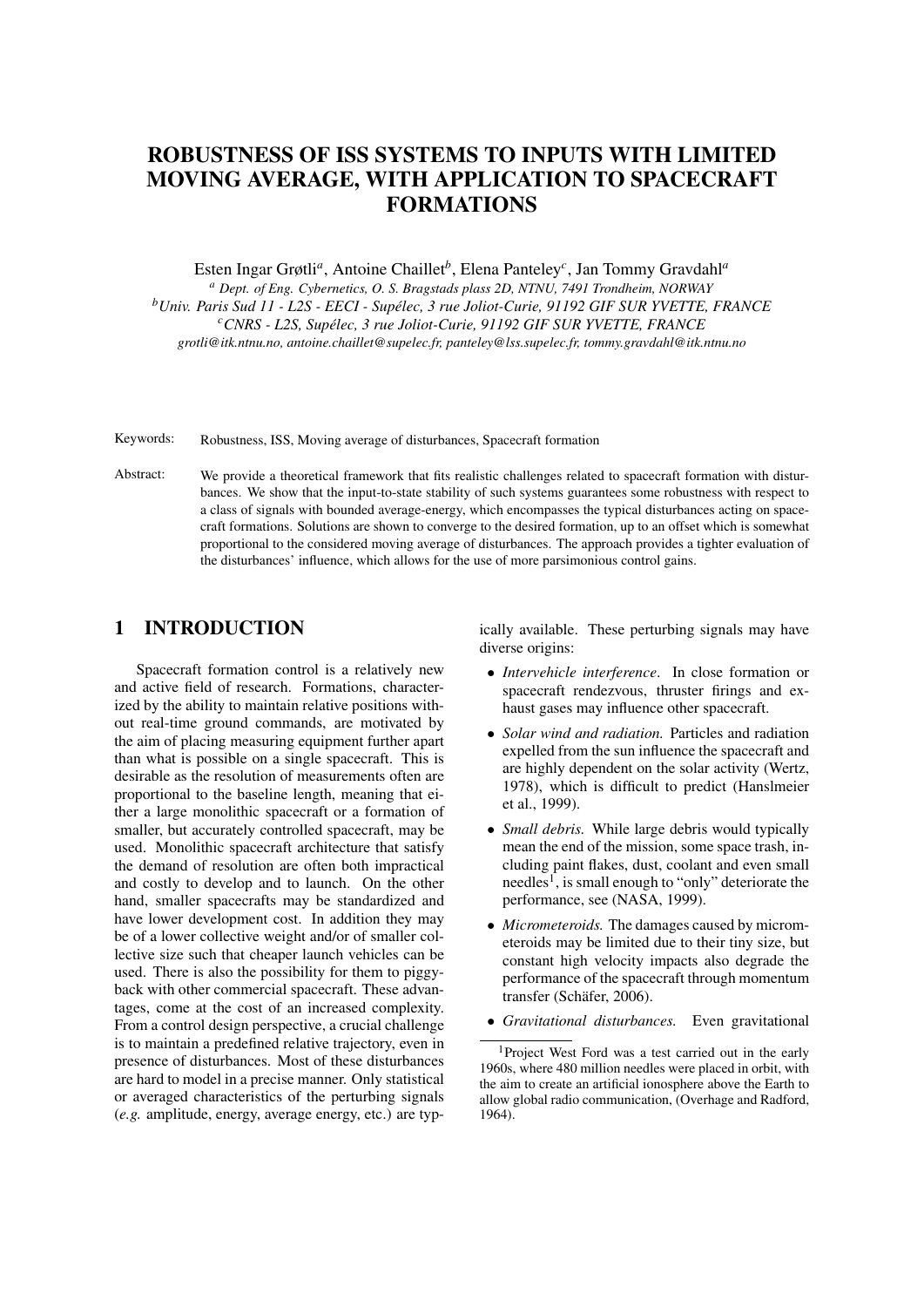models including higher order zonal harmonics, can only achieve a limited level of accuracy due to the shape and inhomogeneity of the Earth. In addition comes the gravitational perturbation due to other gravitating bodies such as the Sun and the Moon.

• *Actuator mismatch.* There will commonly be a mismatch between the actuation computed by the control algorithm, and the actual actuation that the thrusters can provide. This mismatch is particularly present if the control algorithm is based on continuous dynamics, without taking into account pulse based thrusters.

Nonlinear control theory provides instruments to guarantee a prescribed precision in spite of these disturbances. Input-to-state stability (ISS) is a concept introduced in (Sontag, 1989), which has been thoroughly treated in the literature: see for instance the survey (Sontag, 2008) and references therein. Roughly speaking, this robustness property ensures asymptotic stability, up to a term that is "proportional" to the *amplitude* of the disturbing signal. Similarly, its integral extension, iISS (Sontag, 1998), links the convergence of the state to a measure of the *energy* that is fed by the disturbance into the system. However, in the original works on ISS and iISS, both these notions require that these indicators (amplitude or energy) be finite to guarantee some robustness. In particular, while this concept has proved useful in many control application, ISS may yield very conservative estimates when the disturbing signals come with high amplitude even if their *moving average* is reasonable.

These limitations have already been pointed out and partially addressed in the literature. In (Angeli and Nešić, 2001), the notions of "Power ISS" and "Power iISS" are introduced to estimate more tightly the influence of the power or moving average of the exogenous input on the *power* of the state. Under the assumption of local stability for the zero-input system, these properties are shown to be actually equivalent to ISS and iISS respectively. Nonetheless, for a generic class of input signals, no hard bound on the state norm can be derived for this work.

Other works have focused on quantitative aspects of ISS, such as (Praly and Wang, 1996), (Grüne, 2002) and (Grüne, 2004). All these three papers solve the problem by introducing a "memory fading" effect in the input term of the ISS formulation. In (Praly and Wang, 1996) the perturbation is first fed into a linear scalar system whose output then enters the right hand side of the ISS estimate. The resulting property is referred to as exp-ISS and is shown to be equivalent to ISS. In (Grüne,  $2002$ ) and (Grüne,  $2004$ ) the concept of input-to-state dynamical stability (ISDS) is introduced and exploited. In the ISDS state estimate, the value of the perturbation at each time instant is used as the initial value of a one-dimensional system, thus generalizing the original idea of Praly and Wang. The quantitative knowledge of how past values of the input signal influence the system allows, in particular, to guarantee an explicit decay rate of the state for vanishing perturbations.

In this paper, our objective is to guarantee hard bound on the state norm for ISS systems in presence of signals with possibly unbounded amplitude and/or energy. We enlarge the class of signals to which ISS systems are robust, by simply conducting a tighter analysis on these systems. In the spirit of (Angeli and Nešić, 2001), and in contrast to most previous works on ISS and iISS, the considered class of disturbances is defined based on their moving average. We show that any ISS system is robust to such a class of perturbations. When an explicitly Lyapunov function is known, we explicitly estimate the maximum disturbances' moving average that can be tolerated for a given precision. These results are presented in Section 2. We then apply this new analysis result to the control of spacecraft formations. To this end, we exploit the Lyapunov function available for such systems to identify the class of signals to which the formation is robust. This class includes all kind of perturbing effects described above. This study is detailed, and illustrated by simulations, in Section 3.

#### Notation and terminology

A continuous function  $\alpha : \mathbb{R}_{>}\to \mathbb{R}_{\geq 0}$  is of class  $\mathcal K$  $(\alpha \in \mathcal{K})$ , if it is strictly increasing and  $\alpha(0) = 0$ . If, in addition,  $\alpha(s) \to \infty$  as  $s \to \infty$ , then  $\alpha$  is of class  $\mathcal{K}_{\infty}$  $(\alpha \in \mathcal{K}_{\infty})$ . A continuous function  $\beta : \mathbb{R}_{\geq 0} \times \mathbb{R}_{\geq 0} \rightarrow$ <sup>R</sup>≥<sup>0</sup> is said to be of class *K L* if, <sup>β</sup>(·,*t*) <sup>∈</sup> *K* for any  $t \in \mathbb{R}_{\geq 0}$ , and  $\beta(s, \cdot)$  is decreasing and tends to zero as *s* tends to infinity. The solutions of the differential equation  $\dot{x} = f(x, u)$  with initial condition  $x_0 \in \mathbb{R}^n$  is denoted by  $x(\cdot; x_0, u)$ . We use  $|\cdot|$  for the Euclidean norm of vectors and the induced norm of matrices. The closed ball in  $\mathbb{R}^n$  of radius  $\delta$  centered at the origin is denoted by  $\mathcal{B}_{\delta}$ , i.e.  $\mathcal{B}_{\delta} := \{x \in \mathbb{R}^n : |x| \leq \delta\}.$  $|\cdot|_{\delta}$  denotes the distance to the ball  $\mathcal{B}_{\delta}$ , that is  $|x|_{\delta}$ :=  $\inf_{z \in \mathcal{B}_\delta} |x - z|$ . *U* denotes the set of all measurable locally essentially bounded signals  $u : \mathbb{R}_{\geq 0} \to \mathbb{R}^p$ . For a signal  $u \in U$ ,  $||u||_{\infty} := \text{ess sup}_{t \geq 0} |u(t)|$ . The maximum and minimum eigenvalue of a symmetric matrix *A* is denoted by  $\lambda_{\text{max}}(A)$  and  $\lambda_{\text{min}}(A)$ , respectively.  $I_n$ and  $0_n$  denote the identity and null matrices of  $\mathbb{R}^{n \times n}$ respectively.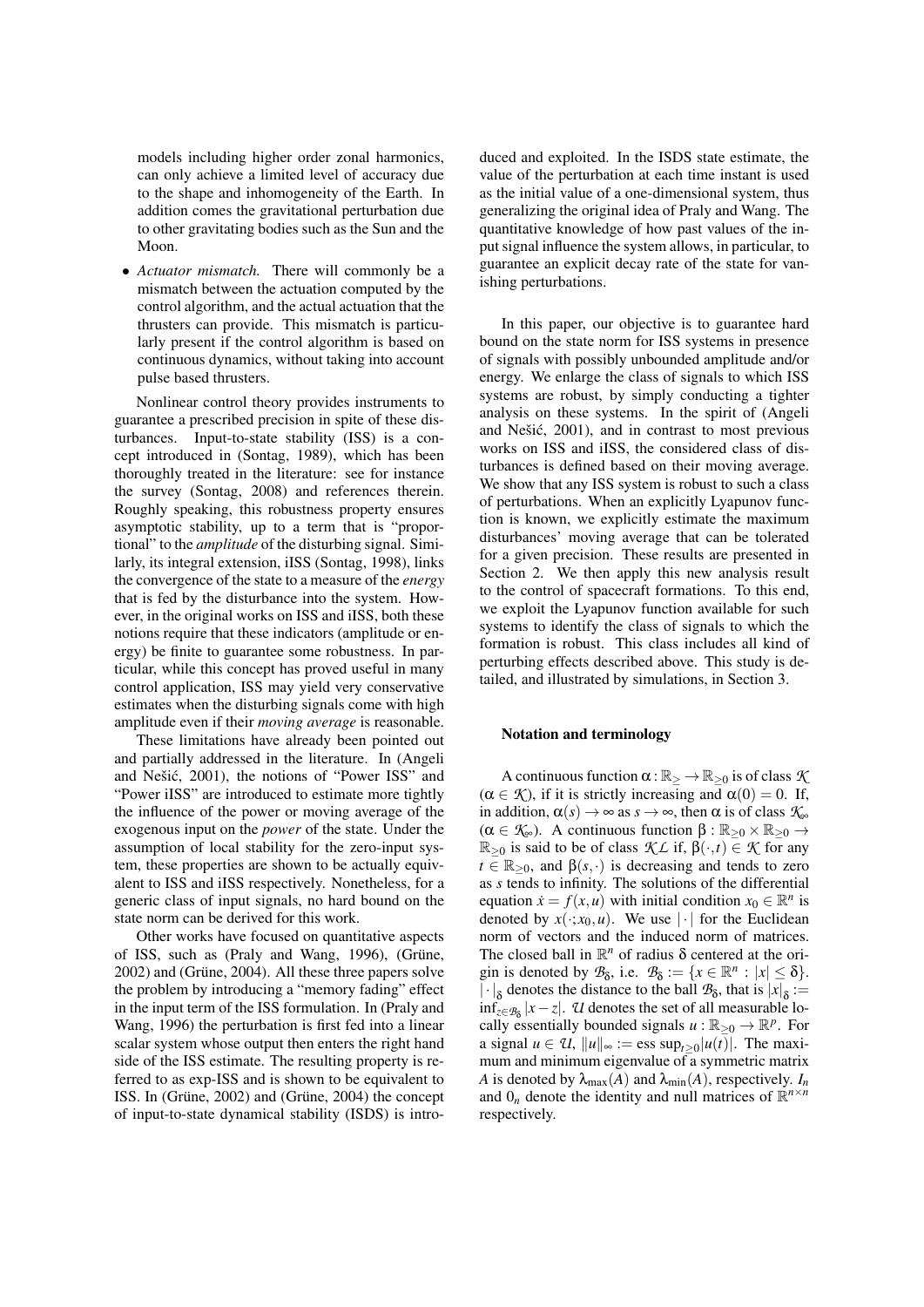## 2 ISS SYSTEMS AND SIGNALS WITH LOW MOVING AVERAGE

#### 2.1 Preliminaries

We start by recalling some classical definitions related to the stability and robustness of nonlinear systems of the form

$$
\dot{x} = f(x, u),\tag{1}
$$

where  $x \in \mathbb{R}^n$ ,  $u \in \mathcal{U}$  and  $f : \mathbb{R}^n \times \mathbb{R}^p \to \mathbb{R}^n$  is locally Lipschitz and satisfies  $f(0,0) = 0$ .

Definition 1 *Let* δ *be a positive constant and u be a given signal in U. The ball B*<sup>δ</sup> *is said to be globally asymptotically stable (GAS) for (1) if there exists a class K L function* β *such that the solution of (1) from any initial state*  $x_0 \in \mathbb{R}^n$  *satisfies* 

$$
|x(t;x_0,u)| \leq \delta + \beta(|x_0|,t), \quad \forall t \geq 0. \tag{2}
$$

**Definition 2** The ball  $B_{\delta}$  is said to be globally expo*nentially stable (GES) for (1) if the conditions of Definition 1 hold with*  $\beta(r, s) = k_1 r e^{-k_2 s}$  *for some positive constants*  $k_1$  *and*  $k_2$ *.* 

We next recall the definition of ISS, originally introduced in (Sontag, 1989).

**Definition 3** *The system*  $\dot{x} = f(x, u)$  *is said to be input-to-state stable (ISS) if there exist*  $\beta \in \mathcal{K}$  *L and*  $\gamma \in \mathcal{K}_{\infty}$  *such that, for all*  $x_0 \in \mathbb{R}^n$  *and all*  $u \in \mathcal{U}$ *, the solution of (1) satisfies*

$$
|x(t;x_0,u)| \leq \beta(|x_0|,t) + \gamma(||u||_{\infty}), \quad \forall t \geq 0. \quad (3)
$$

ISS thus imposes an asymptotic decay of the norm of the state up to a function of the *amplitude*  $||u||_{\infty}$  of the input signal.

We also recall the following well-known Lyapunov characterization of ISS, originally established in (Praly and Wang, 1996) and thus extending the original characterization proposed by Sontag in (Sontag and Wang, 1995).

Proposition 1 *The system (1) is ISS if and only if there exist*  $\alpha, \overline{\alpha}, \gamma \in \mathcal{K}_{\infty}$  *and*  $\kappa > 0$  *such that, for all*  $x \in \mathbb{R}^n$  *and all*  $u \in \mathbb{R}^p$ ,

$$
\underline{\alpha}(|x|) \le V(x) \le \overline{\alpha}(|x|) \tag{4}
$$

$$
\frac{\partial V}{\partial x}(x)f(x,u) \le -\kappa V(x) + \gamma(|u|). \tag{5}
$$

γ *is then called a* supply rate *for (1).*

Remark 1 *Since ISS implies iISS (cf. (Sontag, 1998)), it can be shown that the solutions of any ISS system with supply rate*  $\gamma$  *satisfies, for all*  $x_0 \in \mathbb{R}^n$ *,* 

$$
|x(t;x_0,u)| \leq \beta(|x_0|,t) + \eta\left(\int_0^t \gamma(|u(\tau)|)d\tau\right), \quad \forall t \geq 0,
$$
\n
$$
(6)
$$

*where*  $\beta \in \mathcal{KL}$  *and*  $\eta \in \mathcal{K}_{\infty}$ *. The above integral can be seen as a measure, through the function* γ*, of the* energy *of the input signal u.*

The above remark establishes a link between a measure of the energy fed into the system and the norm of the state: for ISS (and iISS) systems, if this input energy is small, then the state will eventually be small. However, Inequalities (3) and (6) do not provide any information on the behavior of the system when the amplitude (for (3)) and/or the energy (for (6)) of the input signal is not finite.

From an applicative viewpoint, the precision guaranteed by (3) and (6) involve the *maximum value* and the *total energy* of the input. These estimates may be conservative and thus lead to the design of greedy control laws, with negative consequences on the energy consumption and actuators solicitation. This issue is particularly relevant for spacecraft formations in view of the inherent fuel limitation and limited power of the thrusters.

(Angeli and Nešić,  $2001$ ) has started to tackle this problem by introducing ISS and iISS-like properties for input signals with limited *power*, thus not necessarily bounded in amplitude nor in energy. For systems that are stable when no input is applied, the authors show that ISS (resp. iISS) is equivalent to "power ISS" (resp. "power iISS") and "moving average ISS" (resp. "moving average iISS"). In general terms, these properties evaluate the influence of the *amplitude* (resp. the *energy*) of the input signal on the *power* or *moving average* of the state. However, as stressed by the authors themselves, these estimates do not guarantee in general any *hard bound* on the state norm. Here, we consider a slightly more restrictive class of input signals under which such a hard bound can be guaranteed. Namely, we consider input signals with bounded moving average.

Definition 4 *Given some constants E*,*T* > 0 *and some function*  $\gamma \in \mathcal{K}$ *, the set*  $\mathcal{W}_{\gamma}(E,T)$  *denotes the set of all signals*  $u \in \mathcal{U}$  *satisfying* 

$$
\int_t^{t+T} \gamma(|u(s)|)ds \leq E, \quad \forall t \in \mathbb{R}_{\geq 0}.
$$

The main concern here is the measure *E* of the maximum energy that can be fed into the system over a moving time window of given length *T*. These quantities are the only information on the disturbances that will be taken into account in the control design. More parsimonious control laws than those based on their amplitude or energy can therefore be expected. We stress that signals of this class are not necessarily globally essentially bounded, nor are they required to have a finite energy, as illustrated by the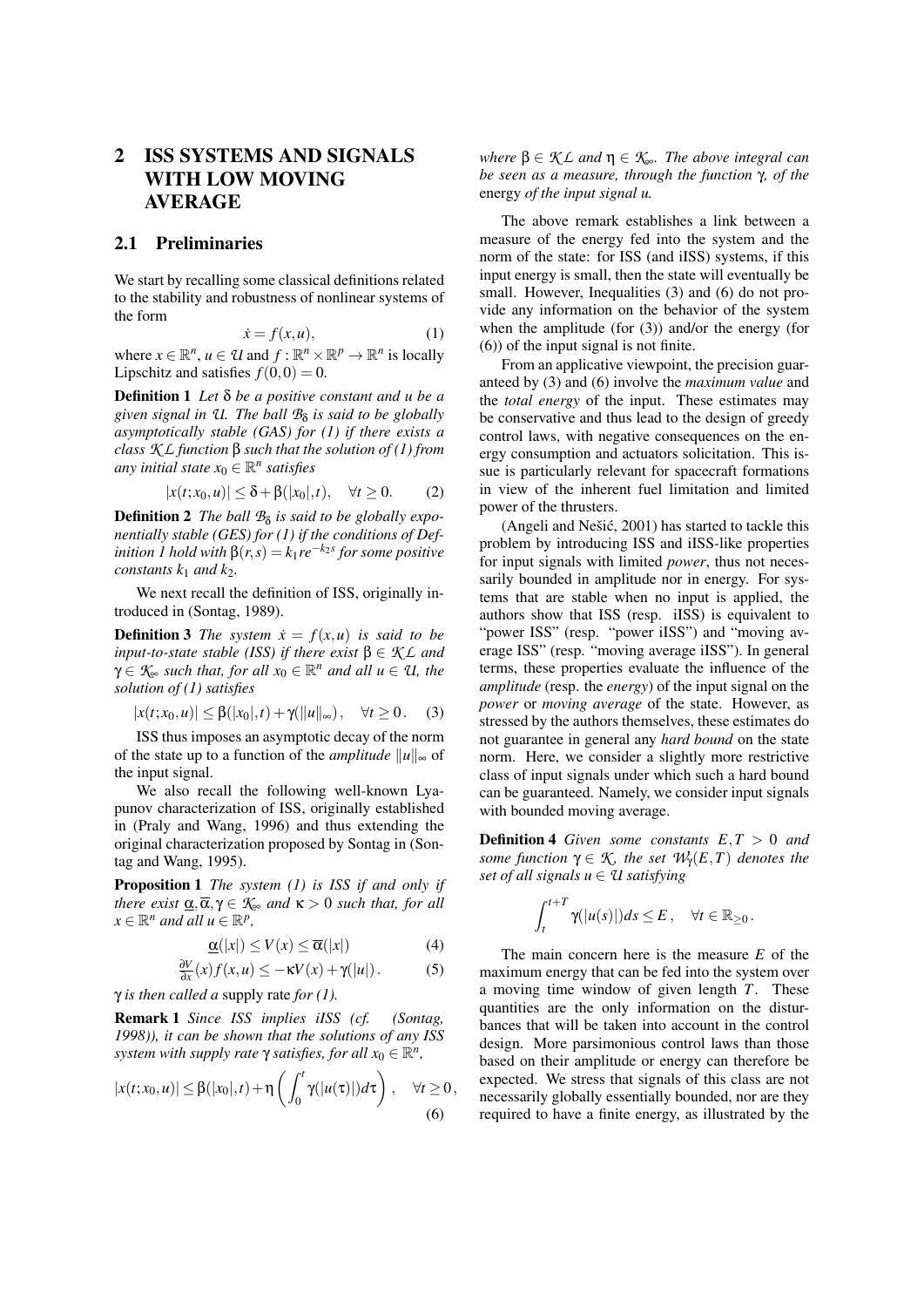

Figure 1: An example of unbounded signal with bounded moving average.

following examples. Robustness to this class of signals thus constitutes an extension of the typical properties of ISS systems.

#### Example 1

*1. Unbounded signals: given any*  $T > 0$  *and any*  $\gamma \in$ *K*, the following signal belongs to  $W_{\gamma}(1,T)$  and *satisfies*  $\limsup_{t\to\infty} |u(t)| = +\infty$ *:* 

$$
u(t) := \begin{cases} 2k & \text{if } t \in [2kT; 2kT + \frac{1}{2k}], k \in \mathbb{N} \\ 0 & \text{otherwise.} \end{cases}
$$

*The signal for*  $T = 1$  *is illustrated in Figure 1.* 

*2. Essentially bounded signals: given any T* > 0 *and any*  $\gamma \in \mathcal{K}$  *if*  $||u||_{\infty}$  *is finite then it holds that*  $u \in \mathcal{W}_{\gamma}(T\gamma(\|u\|_{\infty}),T)$ *. We stress that this includes signals with infinite energy (think for instance of constant non-zero signals).*

### 2.2 Robustness of ISS systems to signals in the class *W*

The following result establishes that the impact of an exogenous signal on the qualitative behavior of an ISS systems is negligible if the moving average of this signal is sufficiently low.

**Theorem 1** Assume that the system  $\dot{x} = f(x, u)$  is ISS. *Then there exists a function*  $\gamma \in \mathcal{K}_{\infty}$  *and, given any precision*  $\delta > 0$  *and any time window*  $T > 0$ *, there exists a positive average energy*  $E(T, \delta)$  *such that the ball*  $\mathcal{B}_{\delta}$  *is GAS for any*  $u \in \mathcal{W}_{\gamma}(E,T)$ *.* 

The above result, proved in Section 4, adds another brick in the wall of nice properties induced by ISS, cf. (Sontag, 2008) and references therein. It ensures that, provided that a steady-state error  $\delta$  can be tolerated, every ISS system is robust to a class of disturbances with sufficiently small moving average.

If an ISS Lyapunov function is known for the system, then an explicit bound on the tolerable average excitation can be provided based on the prooflines of Theorem 1. More precisely, we state the following result.

Corollary 1 *Assume there exists a continuously dif-* $$ γ*,* α *and* α *and a positive constant* κ *such that (4) and (5) hold for all*  $x \in \mathbb{R}^n$  *and all*  $u \in \mathbb{R}^p$ . Given any pre*cision*  $\delta$  > 0 *and any time window*  $T$  > 0*, let E denote any average energy satisfying*

$$
E(T,\delta) \le \frac{\underline{\alpha}(\delta)}{2} \frac{e^{\kappa T} - 1}{2e^{\kappa T} - 1}.
$$
 (7)

*Then the ball*  $B_{\delta}$  *is GAS for*  $\dot{x} = f(x, u)$  *for any*  $u \in$  $W<sub>Y</sub>(E,T)$ .

The above statement shows that, by knowing a Lyapunov function associated to the ISS of a system, and in particular its dissipation rate  $\gamma$ , one is able to explicitly identify the class  $W<sub>Y</sub>(E,T)$  to which it is robust up to the prescribed precision δ.

In a similar way, we can state sufficient condition for global exponential stability of some neighborhood of the origin. This result follows also trivially from the proof of Theorem 1.

Corollary 2 *If the conditions of Corollary 1 are satisfied with*  $\underline{\alpha}(s) = \underline{c}s^p$  *and*  $\overline{\alpha}(s) = \overline{c}s^p$ , *with*  $\underline{c}, \overline{c}, p$  pos*itive constants, then, given any*  $T, \delta > 0$ *, the ball*  $B_{\delta}$ *is GES for (1) with any signal*  $u \in W_\gamma(E,T)$  *provided that*

$$
E(T,\delta) \leq \frac{c\delta^p}{2} \frac{e^{\kappa T} - 1}{2e^{\kappa T} - 1}.
$$

## 3 ILLUSTRATION: SPACECRAFT FORMATION CONTROL

We now exploit the results developed in Section 2 to demonstrate the robustness of a spacecraft formation control in a leader-follower configuration, when only position is measured. The focus on output feedback in this illustration is motivated by the fact that velocity measurements in space may not be easily achieved, *e.g.* because the spacecraft cannot be equipped with the necessary sensors for such measurements due to space constraints or budget limits. The models described in this section have strong resemblance with the model of a robot manipulator. Our control design is therefore be based on control algorithms already validated for robot manipulators, in particular (Berghuis and Nijmeijer, 1993) and (Paden and Panja, 1988). We stress that he proposed study is made for two spacecraft only, but can easily be extended to formations involving more spacecrafts.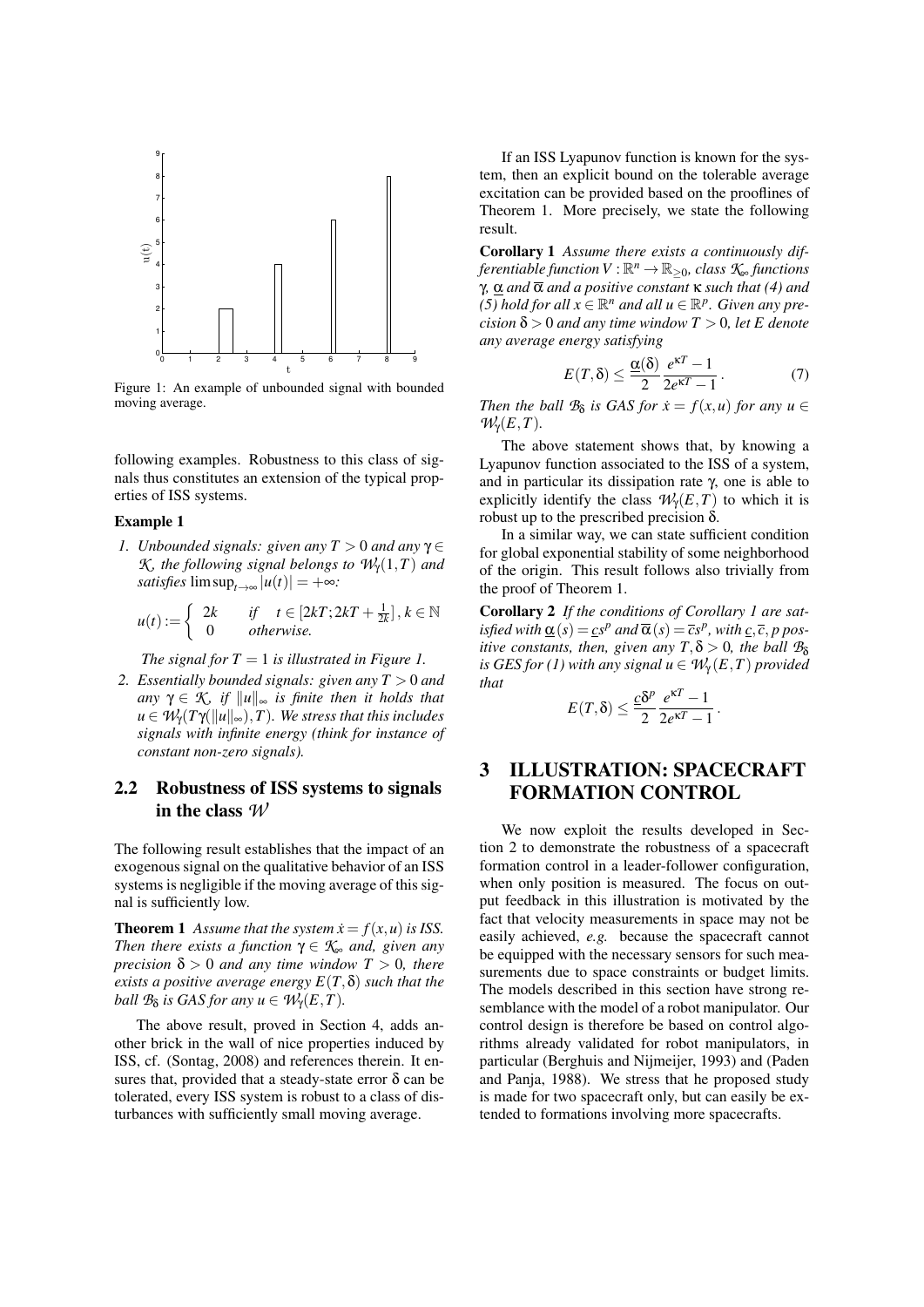#### 3.1 Spacecraft models

The spacecraft models presented in this section are similar to the ones derived in (Ploen et al., 2004). All coordinates, both for the leader and the follower spacecraft, are expressed in an orbital frame, which origin relative to the center of Earth is given by  $\vec{r}_o$ , and satisfies Newton's gravitational law

$$
\ddot{\vec{r}}_o = -\frac{\mu}{|\vec{r}_o|^3} \vec{r}_o,
$$

*µ* being the gravitational constant of Earth. The unit vectors are such that  $\vec{\sigma}_1 := \vec{r}_o/|\vec{r}_o|$  points in the antinadir direction,  $\vec{\sigma}_3 := (\vec{r}_o \times \vec{r}_o)/|\vec{r}_o \times \vec{r}_o|$  points in the direction of the orbit normal, and finally  $\vec{\sigma}_2 := \vec{\sigma}_3 \times$  $\vec{o}_1$  completes the right-handed orthogonal frame. We let ν*<sup>o</sup>* denote the true-anomaly of this reference frame and assume the following:

Assumption 1 *The true anomaly rate* ν˙ *<sup>o</sup> and true* anomaly rate-of-change  $\ddot{v}$  *of the reference frame sat-* $\iint_S \|\dot{\mathbf{v}}_o\|_{\infty} \leq \beta_{\mathbf{v}_o}$  *and*  $\|\ddot{\mathbf{v}}_o\|_{\infty} \leq \beta_{\mathbf{v}_o}$ , for some positive *constants*  $\beta_{\breve{\mathsf{v}}_o}$  *and*  $\beta_{\breve{\mathsf{v}}_o}$ *.* 

Note that this assumption is naturally satisfied when the reference frame is following a Keplerian orbit, but it also holds for any sufficiently smooth reference trajectory. We define the following quantities:

$$
C(\dot{\mathsf{v}}_o) := 2\dot{\mathsf{v}}_o \bar{C}, \quad \bar{C} := \begin{bmatrix} 0 & -1 & 0 \\ 1 & 0 & 0 \\ 0 & 0 & 0 \end{bmatrix},
$$

 $D(\dot{v}_o, \ddot{v}_o) := \dot{v}_o^2 \bar{D} + \ddot{v}_o \bar{C}, \quad \bar{D} := \text{diag}(-1, -1, 0),$ and

$$
n(r_o, p) := \mu \left( \frac{r_o + p}{|r_o + p|^3} - \frac{r_o}{|r_o|^3} \right).
$$

In the above reference frame, the dynamics ruling the evolution of the coordinate  $p \in \mathbb{R}^3$  of the leader spacecraft is then given by

$$
\ddot{p} + C(\dot{v}_o) \dot{p} + D(\dot{v}_o, \ddot{v}_o) p + n(r_o, p) = F_l \quad (8)
$$

with  $F_l := (u_l + d_l)/m_l$ , while the evolution of the relative position ρ of the follower spacecraft with respect to the leader is given by

$$
\ddot{\rho} + C(\dot{v}_o)\dot{\rho} + D(\dot{v}_o, \ddot{v}_o)\rho + n(r_o + p, \rho) = F_f - F_l,
$$
\n(9)

where  $F_f := (u_f + d_f)/m_f$ , and where subscripts *l* and *f* stand for the leader and follower spacecraft respectively,  $m_l$  and  $m_f$  are the spacecrafts' masses,  $u_l$  and  $u_f$  are the control inputs, and  $d_l$  and  $d_f$  denote all exogenous perturbations acting on the spacecrafts (*e.g.*, as detailed in the Introduction; intervehicle interference, small impacts, solar wind, etc.).

### 3.2 Control of the leader spacecraft

We now propose a controller whose goal is to make the leader spacecraft follow a given trajectory  $p_d$ :  $\mathbb{R}_{\geq 0} \to \mathbb{R}^3$  relative to the reference frame. In other words, its aim is to decrease the tracking error defined as  $e_l := p - p_d$ . To derive this controller, we rely on the position *p* of the leader only. No measurement on its velocity is required. The latter will be estimated through the derivative of the some position estimate  $\hat{p}$  in order to avoid brute force derivation of the measurement *p*. We therefore define  $\tilde{p} := p - \hat{p}$  as the estimation error. Similarly to (Berghuis, 1993), the controller is given by:

$$
u_{l} = m_{l} \left[ \ddot{p}_{d} + C(\dot{v}_{o}) \dot{p}_{d} + D(\dot{v}_{o}, \ddot{v}_{o}) p + n(r_{o}, p) -k_{l}(\dot{p}_{0} - \dot{p}_{r}) \right]
$$
(10)

$$
\dot{p}_r = \dot{p}_d - \ell_l e_l \tag{11}
$$

$$
\dot{p}_0 = \dot{\hat{p}} - \ell_l \tilde{p},\tag{12}
$$

where  $k_l$  and  $\ell_l$  denote positive gains. The velocity estimator is given by

$$
\dot{\hat{p}} = a_l + (l_l + \ell_l) \tilde{p} \tag{13}
$$

$$
\dot{a}_l = \ddot{p}_d + l_l \ell_l \tilde{p}, \qquad (14)
$$

where  $l_l$  denotes another positive gain. Define  $X_l :=$  $\left( e_l^{\top}, e_l^{\top}, \tilde{p}^{\top}, \tilde{p}^{\top} \right)^{\top} \in \mathbb{R}^{12}$  and  $d := (d_l^{\top}, d_f^{\top})^{\top} \in \mathbb{R}^{6}$ . Then the leader dynamics takes the form of a perturbed linear time-varying system:

$$
\dot{X}_l = A_l(\dot{\mathbf{v}}_o(t))X_l + B_l d\,,\tag{15}
$$

where  $A_l \in \mathbb{R}^{12 \times 12}$  and  $B_l \in \mathbb{R}^{12 \times 6}$  refer to the following matrices

$$
A_{l}(\dot{\mathbf{v}}_{o}) := \begin{bmatrix} 0_{3} & I_{3} & 0_{3} & 0_{3} \\ a_{21} & a_{22}(\dot{\mathbf{v}}_{o}) & a_{23} & a_{24} \\ 0_{3} & 0_{3} & 0_{3} & I_{3} \\ a_{41} & a_{42}(\dot{\mathbf{v}}_{o}) & a_{43} & a_{44} \end{bmatrix}, \quad (16)
$$

$$
B_{l} := \frac{1}{m_{l}} \begin{bmatrix} 0_{3} & 0_{3} \\ I_{3} & 0_{3} \\ I_{3} & 0_{3} \end{bmatrix},
$$

where out of notational compactness, the following matrices are defined:  $a_{21} := a_{41} := -k_l \ell_l I_3$ ,  $a_{22} :=$  $a_{42} := -C(\dot{v}_o) - k_l I_3, a_{23} := k_l \ell_l I_3, a_{24} := k_l I_3, a_{43} :=$  $(k_l - l_l)\ell_l I_3$  and  $a_{44} := (k_l - l_l - \ell_l)I_3$ .

#### 3.3 Control of the follower spacecraft

We next propose a controller to make the follower spacecraft track a desired trajectory  $\rho_d : \mathbb{R}_{\geq 0} \to \mathbb{R}^3$ relative to the leader. In the same way as for the leader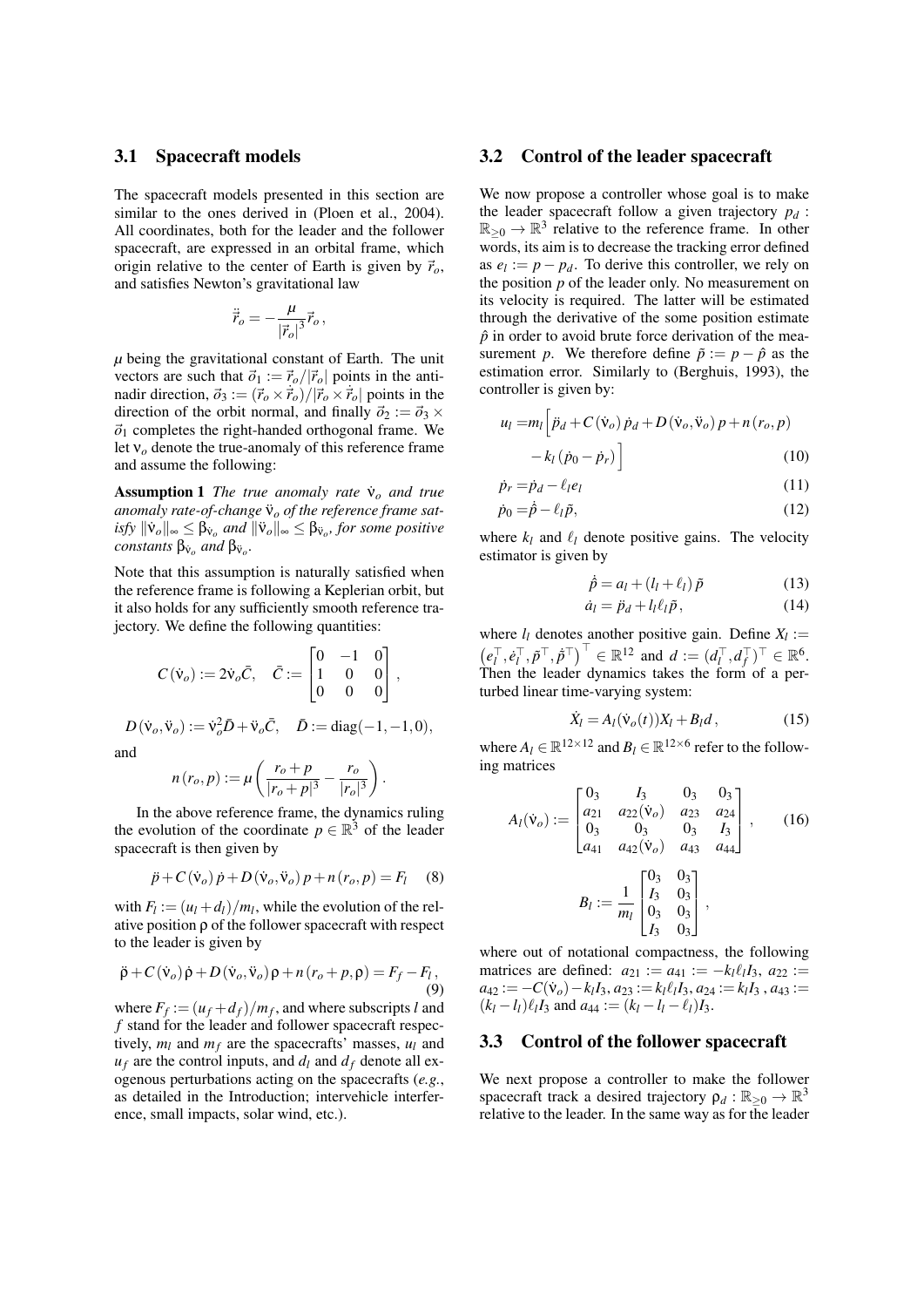spacecraft, let  $\dot{\rho} \in \mathbb{R}^3$  denote the estimated velocity of the follower with respect to the leader, let  $e_f := \rho - \rho_d$ denote the tracking error and let  $\tilde{\rho} := \rho - \dot{\rho}$  be the estimation error. We use the following control law:

$$
u_f = m_f \left[ \ddot{p}_d + \ddot{p}_d + C(\dot{v}_o) (\dot{p}_d + \dot{p}_d) \right.+ D(\dot{v}_o, \ddot{v}_o) (p + \rho) + n (r_o + p, \rho) + n (r_o, p) - k_l (\dot{p}_0 - \dot{p}_r) - k_f (\dot{p}_0 - \dot{p}_r) \right]
$$
(17)

$$
\dot{\rho}_r = \dot{\rho}_d - \ell_f e_f \tag{18}
$$

$$
\dot{\rho}_0 = \dot{\beta} - \ell_f \tilde{\rho},\tag{19}
$$

with the observer being given by

$$
\dot{\hat{\rho}} = a_f + (l_f + \ell_f) \tilde{\rho}
$$
 (20)

$$
\dot{a}_f = \ddot{\rho}_d + l_f \ell_f \tilde{\rho} \tag{21}
$$

where  $k_f$ ,  $l_f$  and  $l_f$  denote positive tuning gains. We stress that, in order to implement  $(17)$ ,  $(11)-(14)$ must also be implemented in follower spacecraft control algorithm. Define  $X_f := (e_f^\top, e_f^\top, \tilde{\rho}^\top, \tilde{\rho}^\top)^\top \in \mathbb{R}^{12}$ . Combining (9) and (17)-(21) and inserting the leader spacecraft controller  $u_l$  (10), we can summarize the follower spacecraft's dynamics by

$$
\dot{X}_f = A_f(\dot{\mathbf{v}}_o(t))X_f + B_f d\,,\tag{22}
$$

where  $A_f(\dot{v}_o)$  can be obtained from  $A_l(\dot{v}_o)$  (cf. (16)) by simply substituting the subscripts *l* by *f* in the expression of the submatrices  $a_{ij}$ , and

$$
B_f := \frac{1}{m_l m_f} \begin{bmatrix} 0_3 & 0_3 \\ -m_f I_3 & m_l I_3 \\ 0_3 & 0_3 \\ -m_f I_3 & m_l I_3 \end{bmatrix}.
$$

## 3.4 Robustness analysis of the overall formation

We are now ready to state the following result, which establishes the robustness of the controlled formation to a wide class of disturbances.

Proposition 2 *Let Assumption 1 hold. Let the controller of the leader spacecraft be given by (10)-(14) and the controller of the follower spacecraft be given by* (17)-(21) with, for each  $i \in \{l, f\}$ ,  $l_i \geq 2k_i$ ,  $k_i > 2k_i^*$ *and (for simplicity)*  $\ell_i \geq 1$ *, where* 

$$
k_i^* := \ell_i + \beta_{\nu_o} \sqrt{2\ell_i^2 + 1} + \left(1 + \frac{m_f^2}{m_l^2}\right) \frac{2\left(l_i^2 + 1\right)}{m_i^2}.
$$
\n(23)

*Given any precision*  $\delta > 0$  *and any time window*  $T > 0$ 0*, consider any average energy satisfying*

$$
E \le \frac{1}{4} \min_{i \in \{l, f\}} \left\{ \ell_i^2 - \frac{1}{2} \sqrt{4\ell_i^4 + 1} + \frac{1}{2} \right\} \delta^2 \frac{e^{\kappa T} - 1}{2e^{\kappa T} - 1},\tag{24}
$$

*where*

$$
\kappa := \frac{\min_{i \in \{l, f\}} k_i^{\star} / \max_{i \in \{l, f\}} \left\{ \frac{k_i}{\ell_i} \right\}}{\max_{i \in \{l, f\}} \left\{ \ell_i^2 + \frac{1}{2} \sqrt{4 \ell_i^4 + 1} + \frac{1}{2} \right\}}.
$$
 (25)

*Then, for any*  $d \in W_{\gamma}(E,T)$  *where*  $\gamma(s) := s^2$ *, the ball B*δ *is GES for the overall formation summarized by (15) and (22).*

Proof. Let the overall dynamics be condensed into  $\dot{X} = AX + Bd$  with  $X := (X_1^\top, X_2^\top)^\top, A := diag(A_I, A_f)$ and  $B := (B_l^+, B_f^+)^\top$ . The proof is done by applying Corollary 2. Consider the Lyapunov function candidate

$$
V(X) := \frac{1}{2} \sum_{i \in \{l, f\}} V_i(X_i)
$$

where  $V_i(X_i) := X_i^{\top} W_i^{\top} R_i W_i X_i$ ,  $R_i := \text{diag}((2k_i/\ell_i 1)I_3$ ,  $I_3$ ,  $2k_i/\ell_iI_3$ ,  $I_3$ ) and

$$
W_i := \begin{bmatrix} \ell_i I_3 & 0_3 & 0_3 & 0_3 \\ \ell_i I_3 & I_3 & 0_3 & 0_3 \\ 0_3 & 0_3 & \ell_i I_3 & 0_3 \\ 0_3 & 0_3 & \ell_i I_3 & I_3 \end{bmatrix}.
$$

It can be shown that the time derivative of the Lyapunov function candidate can be written as

$$
\dot{V} = \sum_{i \in \{I,f\}} X_i^\top W_i^\top R_i W_i A_i X_i + X_i^\top W_i^\top R_i W B_i d
$$
  
= 
$$
- \left( \sum_{i \in \{I,f\}} X_i^\top (Q_i + S_i) X_i - X_i^\top W_i^\top R_i W_i B_i d \right)
$$

where  $Q_i := \text{diag}(k_i \ell_i^2 I_3, (k_i - \ell_i) I_3, k_i \ell_i^2 I_3, k_i I_3),$ 

$$
S_i\!:=\!\frac{1}{2}\begin{bmatrix}0_3 & C\left(\dot{\mathsf{v}}_o\right)\ell_i & 0_3 & 0_3\\C^\top\left(\dot{\mathsf{v}}_o\right)\ell_i & 0_3 & C^\top\left(\dot{\mathsf{v}}_o\right)\ell_i & C^\top\left(\dot{\mathsf{v}}_o\right)\\0_3 & C\left(\dot{\mathsf{v}}_o\right)\ell_i & \ell^2s_i & \ell s_i\\0_3 & C\left(\dot{\mathsf{v}}_o\right) & \ell s_i & s_i\end{bmatrix}
$$

,

where  $s_i := 2(l_i - 2k_i)I_3$ . Since  $l_i \geq 2k_i$ ,  $-X_i^T S_i X_i \leq$  $\|\mathbf{v}_o\|_{\infty} (2\ell_i^2 + 1)^{1/2} |X_i|^2$ . Furthermore,  $\lambda_{\min}(Q_i)$  =  $\min\{k_i - \ell_i, k_i \ell_i^2\} = k_i - \ell_i \text{ for } \ell_i \ge 1, |W_i^\top R_l W_l B_l| = 1$  $(2(l_i^2 + 1))^{1/2}/m_l$ ,  $|W_f^\top R_f W_f B_f| = (2(m_f^2 + m_l^2)(l_f^2 +$  $(1)$ )<sup>1/2</sup>/( $m_l m_f$ ), and invoking Assumption 1, we get that the derivative of the Lyapunov function can be upper bounded as:

$$
\dot{V} \leq -\sum_{i \in \{I, f\}} \left( k_i - \ell_i - \beta v_o \sqrt{2\ell_i^2 + 1} |X_i|^2 \right) + \frac{\sqrt{2(\ell_i^2 + 1)}}{m_l} |X_l| |d| + \frac{\sqrt{2(m_f^2 + m_l^2)(\ell_f^2 + 1)}}{m_l m_f} |X_f| |d|.
$$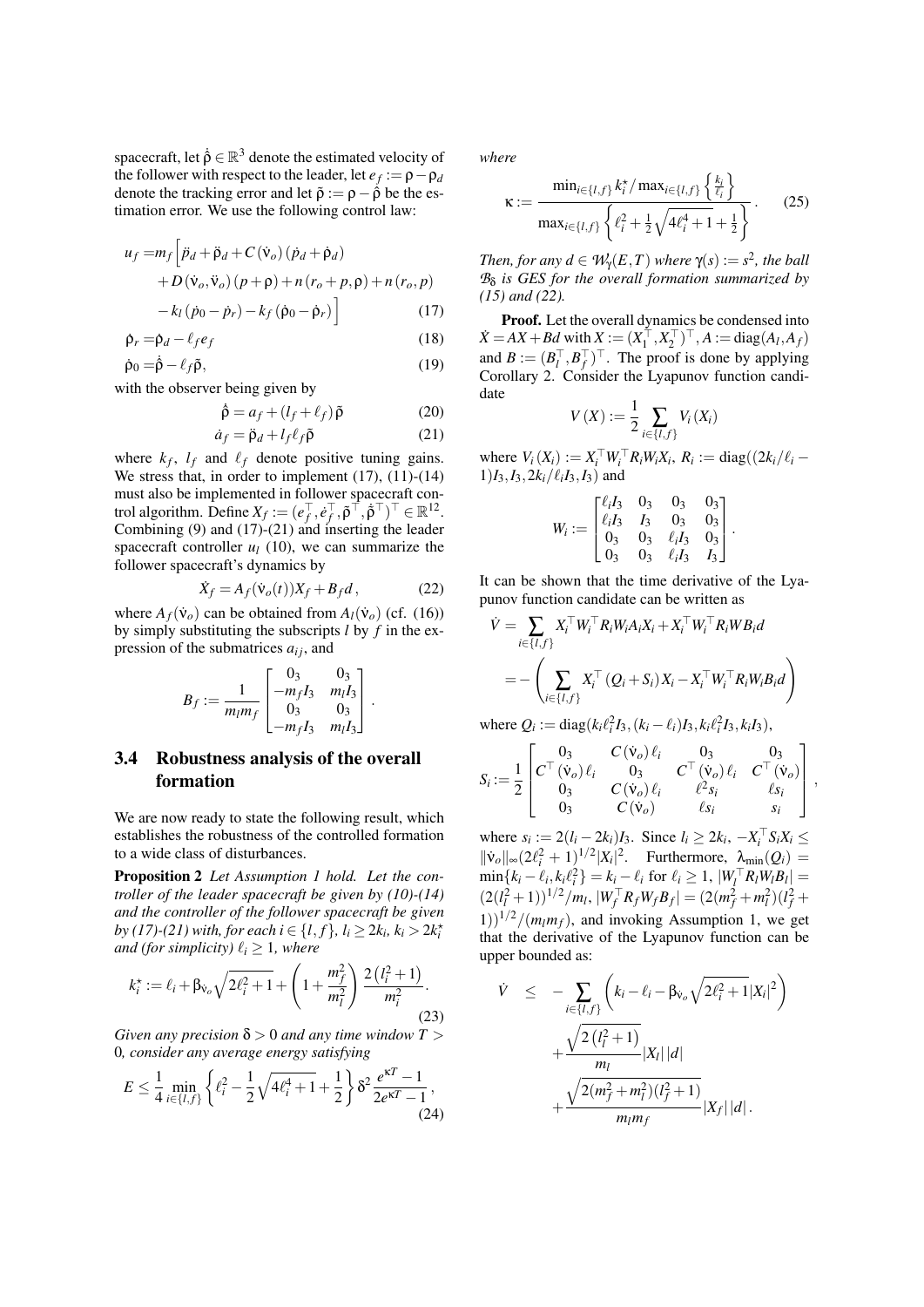By Young's inequality it follows that

$$
\dot{V} \leq -\sum_{i \in \{I,f\}} \left[ k_i - \ell_i - \beta_{\dot{V}_o} \sqrt{2\ell_i^2 + 1} - \left( 1 + \frac{m_f^2}{m_i^2} \right) \frac{2\left(\ell_i^2 + 1\right)}{m_i^2} \right] |X_i|^2 + |d|^2
$$

.

If we chose  $k_l > 2k_l^*$  and  $k_f > 2k_f^*$  as given in the statement of Proposition 2,  $R_l$ ,  $R_f$ ,  $\dot{Q}_l$ ,  $Q_f$  are all positive definite matrices. Furthermore, it can be shown that  $\underline{c}|X|^2 \le V(X) \le \overline{c}|X|^2$ , where

$$
\underline{c} := \frac{1}{2} \min_{i \in \{l, f\}} \left\{ \ell_i^2 - \frac{1}{2} \sqrt{4\ell_i^4 + 1} + \frac{1}{2} \right\} \tag{26}
$$

$$
\overline{c} := \max_{i \in \{l, f\}} \left\{ \frac{k_i}{\ell_i} \right\} \max_{i \in \{l, f\}} \left\{ \ell_i^2 + \frac{1}{2} \sqrt{4\ell_i^4 + 1} + \frac{1}{2} \right\}.
$$
\n(27)

Using these inequalities, we get that

$$
\dot{V} \leq - \min_{i \in \{l, f\}} \{k_i^*\} \left( |X_l|^2 + |X_f|^2 \right) + |d|^2
$$
  
 
$$
\leq -\kappa V(x) + |d|^2
$$

with the constant  $\kappa$  defined in (25). Hence, the conditions of Corollary 2 are satisfied, with  $c$  and  $\bar{c}$  defined in (26)-(27) and  $\gamma(s) = s^2$ , and the conclusion follows.

### 3.5 Simulations

Let the reference orbit be an eccentric orbit with radius of perigee  $r_p = 10^7 m$  and radius of apogee  $r_a =$  $3 \times 10^7$ *m*, which can be generated by numerical integration of

$$
\ddot{r}_o = -\frac{\mu}{|r_o|^3} r_o,\tag{28}
$$

with  $r_o(0) = (r_p, 0, 0)$  and  $\dot{r}_o(0) = (0, v_p, 0)$ , and where

$$
v_p = \sqrt{2\mu \left(\frac{1}{r_p} - \frac{1}{(r_p + r_a)}\right)}.
$$

The true anomaly  $v<sub>o</sub>$  of the reference frame can be obtained by numerical integration of the equation

$$
\ddot{\mathbf{v}}_o(t) = \frac{-2\mu e_o (1 + e_o \cos \mathbf{v}_o(t))^3 \sin \mathbf{v}_o(t)}{\left(\frac{1}{2} (r_p + r_a) (1 - e_o^2)\right)^3}.
$$

From this expression, and the eccentricity, which can be calculated from  $r_a$  and  $r_p$  to be  $e_o = 0.5$ , we see that the constant  $\beta_{v_o}$  in Assumption 1 can be chosen as  $\beta_{v_o} = 4 \times 10^{-7}$ . From the analytical equivalent for  $\dot{\mathsf{v}}_o$ ,

$$
\dot{\mathbf{v}}_o(t) = \frac{\sqrt{\mu} (1 + e_o \cos \mathbf{v}_o(t))^2}{\left(\frac{1}{2} (r_p + r_a) (1 - e_o^2)\right)^{3/2}},
$$

we see that the constant  $\beta_{v_o}$  in Assumption 1 can be chosen as  $\beta_{v_o} = 8 \times 10^{-4}$ . Since the reference frame is initially at perigee,  $v_o(0) = 0$  and  $\dot{v}_o(0) = v_p/r_p$ . For simplicity, we choose the desired trajectory of the leader spacecraft to coincide with the reference orbit, *i.e.*  $p_d(\cdot) \equiv (0,0,0)^\top$ . The initial values of the leader spacecraft are  $p_l(0) = (2, -2, 3)^{\top}$  and  $p_l(0) = (2, -2, 3)^{\top}$  $(0.4, -0.8, -0.2)$ <sup>1</sup>. The initial values of the observer are chosen as  $\hat{p}(0) = (0,0,0)$  and  $a_l(0) = (0,0,0)$ .

The reference trajectory of the follower spacecraft are chosen as the solutions of a special case of the Clohessy-Wiltshire equations, cf. (Clohessy and Wiltshire, 1960). We use

$$
\rho_d(t) = \begin{bmatrix} 10\cos\mathbf{v}_o(t) \\ -20\sin\mathbf{v}_o(t) \\ 0 \end{bmatrix}.
$$
 (29)

This choice imposes that the two spacecrafts evolve in the same orbital plane, and that the follower spacecraft will make a full rotation about the leader spacecraft per orbit around the Earth. The initial values of the follower spacecraft are  $\rho(0) = (9, -1, 2)$ and  $\dot{\rho}(0) = (-0.3, 0.2, 0.6)$ . The initial parameters of the observer are chosen to be  $\hat{\rho}(0) = \rho_d(0)$  $(10,0,0)^{\dagger}$  and  $a_f(0) = (0,0,0)^{\dagger}$ . We use  $m_f = m_l =$ 25 kg both in the model and the control structure.

The choice of control gains are based on the analysis in Section 3. First we pick  $\ell_i = 1, i \in \{l, f\}.$ Then, by using that  $\beta_{y} = 8 \times 10^{-4}$ , we find that  $k_i^* = 1.0014 + 0.0064(l_i^2 + 1)$  from (23). Since  $k_i$ should satisfy  $k_i > 2k_i^*$  and  $l_i \geq 2k_i$ , we chose  $k_i = 2.3$ and  $l_i = 4.6$ ,  $i \in \{l, f\}$ . With these choices, we find from (25) that  $\kappa \approx 0.1899$ . Over a 10 second interval (*i.e.* T=10), the average excitation must satisfy  $E(T, \delta) \le 0.0439 \delta^2$ , according to (24). We consider two types of disturbances acting on the spacecraft: "impacts" and continuous disturbances. The "impacts" have random amplitude, but with maximum of 1.5 N in each direction of the Cartesian frame. For simplicity, we assume that at most one impact can occur over each 10 second interval, and we assume that the duration of each impact is 0.1s. The continuous part is taken as sinusoids, also acting in each direction of the Cartesian frame, and are chosen to be  $(0.1\sin 0.01t, 0.25\sin 0.03t, 0.3\sin 0.04t)$ for both spacecraft. The motivation for choosing the same kind of continuous disturbance for both spacecraft, is that this disturbance is typically due to gravitational perturbation, which at least for close formations, have the same effect on both spacecraft. Notice from (9) that the relative dynamics are influenced by disturbances acting on the leader and follower spacecraft, so the effect of the continuous part of the disturbance on the relative dynamics is zero. It can easily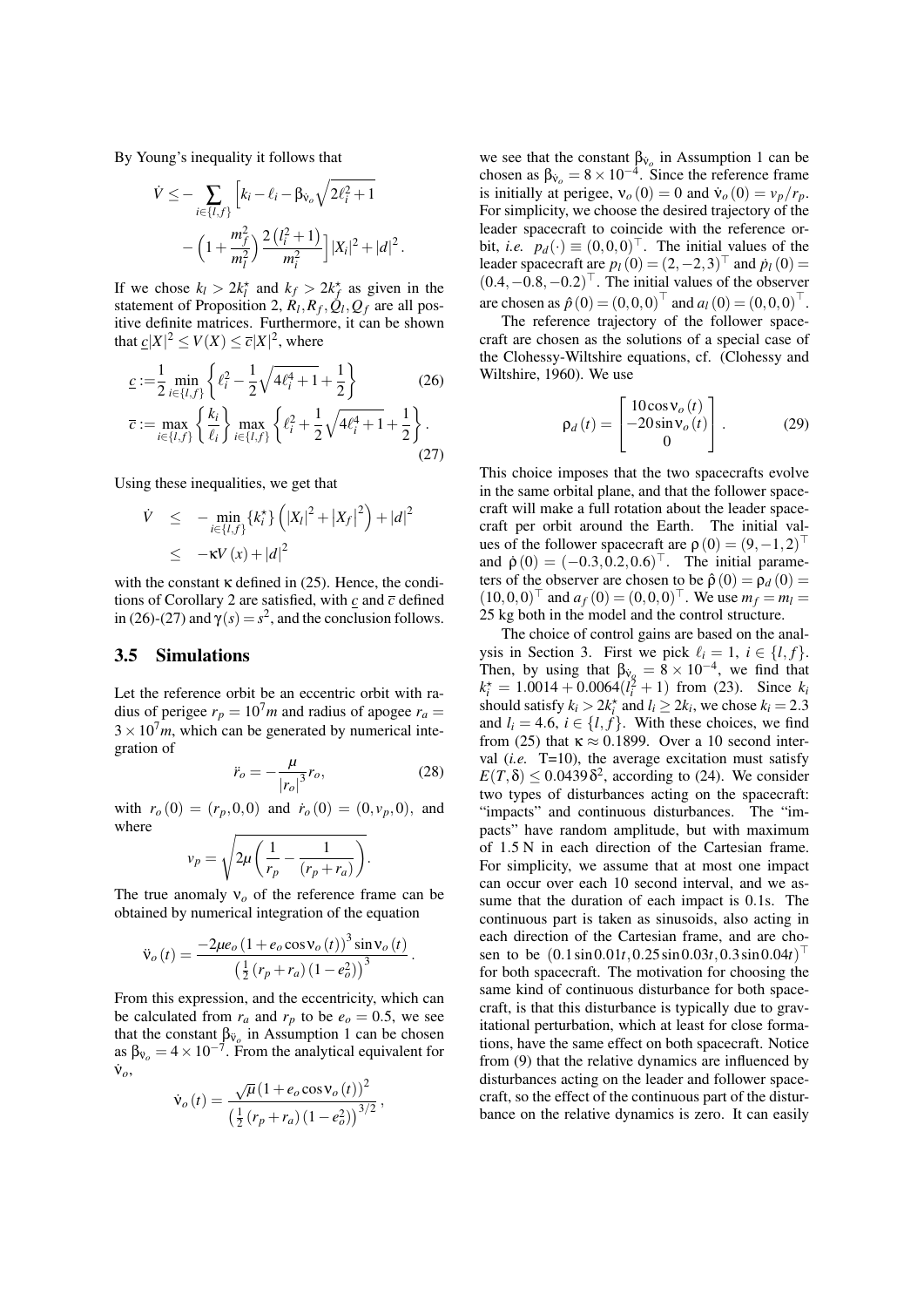

Figure 2: Position tracking error of the leader spacecraft



Figure 3: Position estimation error of the leader spacecraft

be shown that the disturbances satisfy the following:

$$
\int_t^{t+10} |d(\tau)|^2 d\tau \le 1.42, \quad \forall t \ge 0.
$$

 $\ddot{ }$ 

Figure 2, 3 and 4 show the position tracking error, position estimation error and control history of



Figure 4: Control actuation of the leader spacecraft



Figure 5: Disturbances acting on the leader spacecraft



Figure 6: Position tracking error of the follower spacecraft

the leader spacecraft, whereas Figure 6, 7 and 8 are the equivalent figures for the follower spacecraft. Figure 5 and 9 show the effect of  $d_l$  and  $d_l - d_f$  acting on the formation. Notice in Figure 9 that the effect of the continuous part of the disturbance is canceled out (since we consider relative dynamics and both spacecraft are influenced by the same continuous disturbance), whereas the effect of the impacts has increased compared to the effect of the impacts on the leader spacecraft. The control gains have been chosen based on the Lyapunov analysis. This yields in general very conservative constraints on the choice of control gains, and also conservative estimates of the disturbances the control system is able to handle. As shown in Figure 4, and in particular Figure 8, this leads to large transients in the actuation. We stress that the control gains proposed by this approach is still much smaller that those obtained through a classical ISS approach (*i.e.* relying on the disturbance magnitude).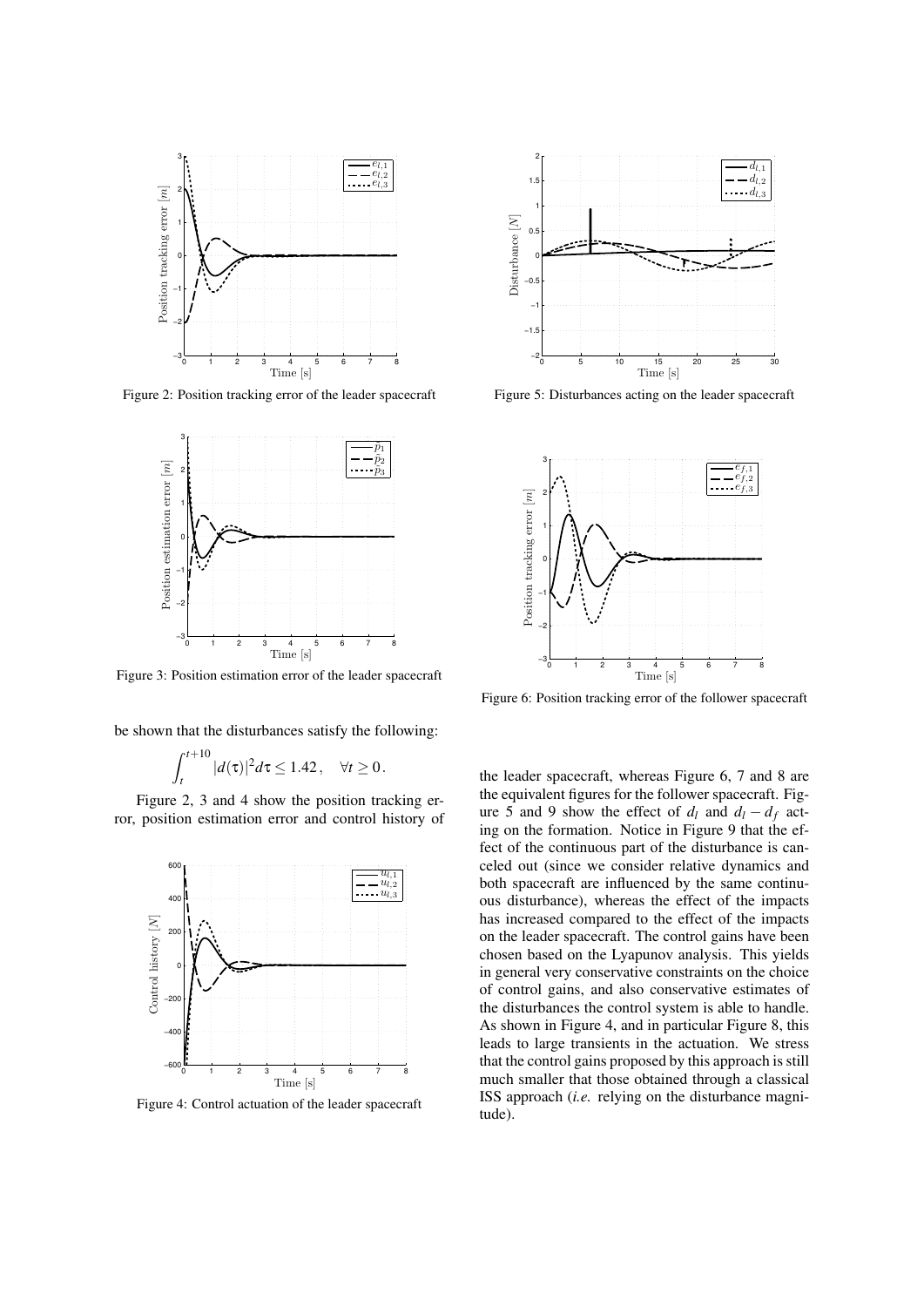

Figure 7: Position estimation error of the follower spacecraft



Figure 8: Control actuation of the leader spacecraft

### 4 Proof of Theorem 1

In view of (Praly and Wang, 1996, Lemma 11) and (Angeli et al., 2000, Remark 2.4), there exists a continuously differentiable function  $V : \mathbb{R}^n \to \mathbb{R}_{\geq 0}$ , class  $K_{\infty}$  functions  $\underline{\alpha}, \overline{\alpha}$  and  $\gamma$ , and a positive constant  $\kappa$  such that, for all  $x \in \mathbb{R}^n$  and all  $u \in \mathbb{R}^m$ ,

$$
\underline{\alpha}(|x|) \le V(x) \le \overline{\alpha}(|x|) \tag{30}
$$

$$
\frac{\partial V}{\partial x}(x)f(x,u) \le -\kappa V(x) + \gamma(|u|). \tag{31}
$$

Let  $w(t) := V(x(t; x_0, u))$ . Then it holds in view of (31) that

$$
\begin{array}{rcl}\n\dot{w}(t) & = & \dot{V}(x(t;x_0,u)) \\
& \leq & -\kappa V(x(t;x_0,u)) + \gamma(|u(t)|) \\
& \leq & -\kappa w(t) + \gamma(|u(t)|).\n\end{array}
$$

In particular, it holds that, for all  $t \geq 0$ ,

$$
w(t) \le w(0)e^{-\kappa t} + \int_0^t \gamma(|u(s)|)ds. \tag{32}
$$



Figure 9: Disturbances acting on the follower spacecraft

Assuming that *u* belongs to the class  $\mathcal{W}_\gamma(E,T)$ , for some arbitrary constants  $E, T > 0$ , it follows that

$$
w(T) \leq w(0)e^{-\kappa T} + \int_0^T \gamma(|u(s)|)ds \leq w(0)e^{-\kappa T} + E.
$$

Considering this inequality recursively, it follows that, for each  $\ell \in \mathbb{N}_{\geq 1}$ ,

$$
w(\ell T) \leq w(0)e^{-\ell\kappa T} + E\sum_{j=0}^{k-1}e^{-j\kappa T}
$$
  
\n
$$
\leq w(0)e^{-\ell\kappa T} + E\sum_{j\geq 0}e^{-j\kappa T}
$$
  
\n
$$
\leq w(0)e^{-\ell\kappa T} + E\frac{e^{\kappa T}}{e^{\kappa T}-1}.
$$
 (33)

Given any  $t \ge 0$ , pick  $\ell$  as  $\lfloor t/T \rfloor$  and define  $t' := t \ell T$ . Note that  $t' \in [0, T]$ . It follows from (32) that

$$
w(t) \leq w(\ell T)e^{-\kappa t'} + \int_{\ell T}^t \gamma(|u(s)|)ds \leq w(\ell T)e^{-\kappa t'} + E,
$$

which, in view of (33), implies that

$$
w(t) \leq \left(w(0)e^{-\ell \kappa T} + E\frac{e^{\kappa T}}{e^{\kappa T} - 1}\right)e^{-t'} + E
$$
  
\n
$$
\leq w(0)e^{-k(\ell T + t')} + E\left(1 + \frac{e^{\kappa T}}{e^{\kappa T} - 1}\right)
$$
  
\n
$$
\leq w(0)e^{-\kappa t} + \frac{2e^{\kappa T} - 1}{e^{\kappa T} - 1}E.
$$

Recalling that  $w(t) = V(x(t; x_0, u))$ , it follows that

$$
V(x(t;x_0,u)) \leq V(x_0)e^{-\kappa t} + \frac{2e^{\kappa T} - 1}{e^{\kappa T} - 1}E,
$$

which implies, in view of (30), that

$$
\underline{\alpha}(|x(t;x_0,u)|) \leq \overline{\alpha}(|x_0|)e^{-\kappa t} + \frac{2e^{\kappa T}-1}{e^{\kappa T}-1}E,
$$